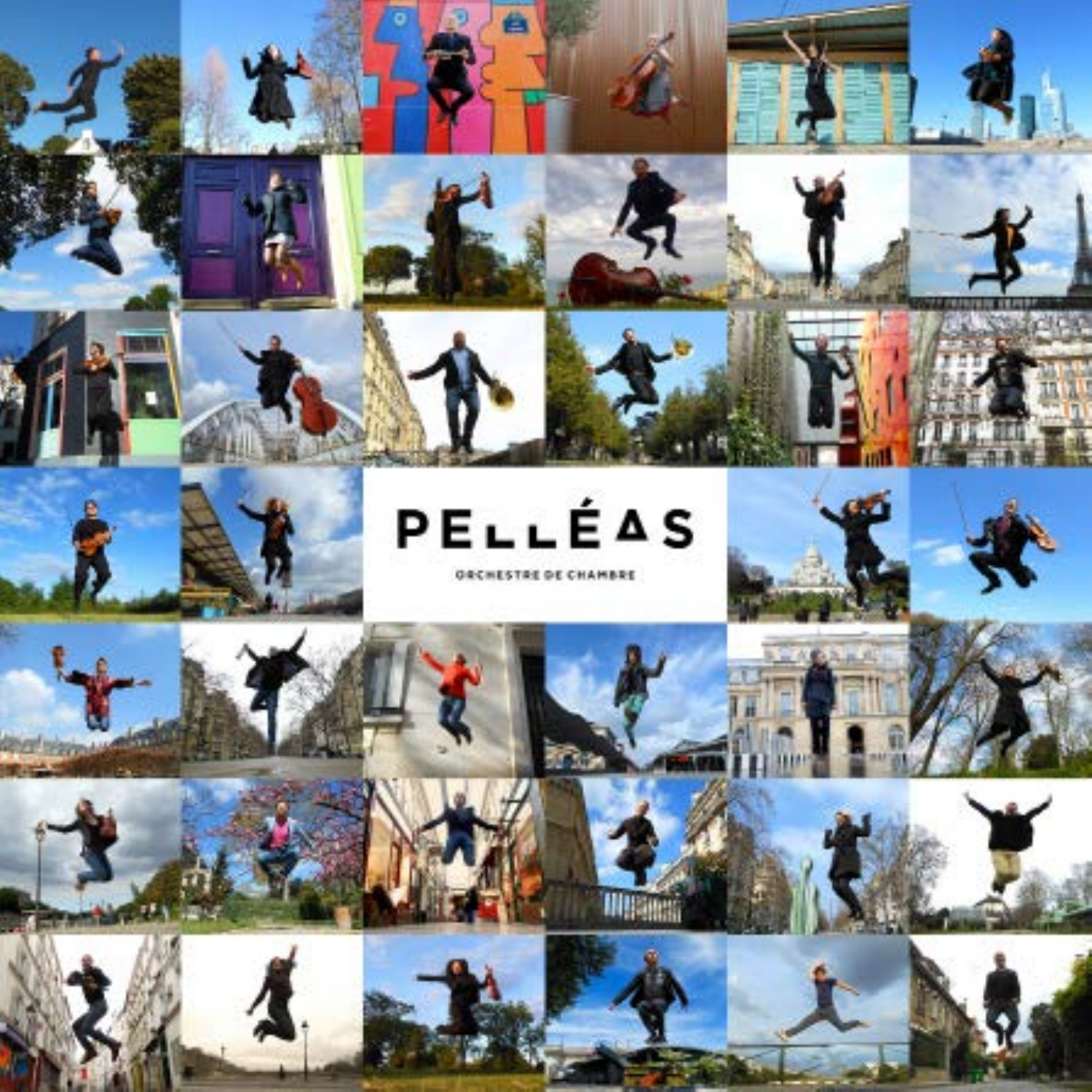# PELLÉAS

ORCHESTRE DE CHAMBRE

# The dream of an orchestra

 Exciting and open-minded, the musicians of the Orchestre de chambre Pelléas decided at the very outset to create their own, very special, world of music.

Together with **Benjamin Levy**, conductor and musician among musicians, they dreamed of forming a chamber orchestra with its own distinctive modus operandi and outlook, where they could breathe deeply the **air of freedom, joy and fraternity offered by chamber music but performed by a full-scale orchestra**.

A **democratic and independent ensemble**, jointly managed by a committee of musicians whose sole motivation is the joy of performing, at the same time maintaining the highest demands of excellence. An ensemble turned towards new discoveries and bringing renewed life to the French repertoire of the XIXth and XXth centuries, which are often forgotten. Finally, a historically informed ensemble, which has chosen to apply on modern-day instruments the discoveries made on period instruments.

 Today, more than ever, the musicians, conductor, the support team, as well as the many, many musical partners encountered throughout the twelve years of Pelléas's existence, are living their dream, a sort of **orchestral utopia** where the **quality of human relationships**, **the desire to enjoy and share** the precious moments of a concert, their sensitivity to each other, are still the most valued and fragile objectives to be attained.

The orchestra performed in the last seasons ont the main stages in France and Europe : The Amsterdam Concertgebouw, The Essen Philharmonie, Théâtre du Châtelet, Opéra-Comique, Cité de la Musique - Philharmonie de Paris, Théâtre des Champs-Elysées, Théâtre de l'Athénée, MC2-Grenoble, and atFestivals de Besançon, Auvers-sur-Oise, Radio-France Montpellier, Grachtenfestival-Amsterdam, Feldkirch and La Folle Journée de Nantes.

Its concerts are frequently broadcasted by France Musique and Radio Suisse Romande. Their Beethoven recording with violinist Lorenzo Gatto published by Zig-Zag Territoire received an unanimous welcome. Among upcoming projects, Orchestre de Chambre Pelleas plans for 2018-2019 a new session of 'La Frabirque de l'orchestre" and a concert version of **Debussy's Pelleas et Mélisande** with Sabine Devieilhe. In september 2019, they will perform for first time at George Enescu International Festival in Bucarest.

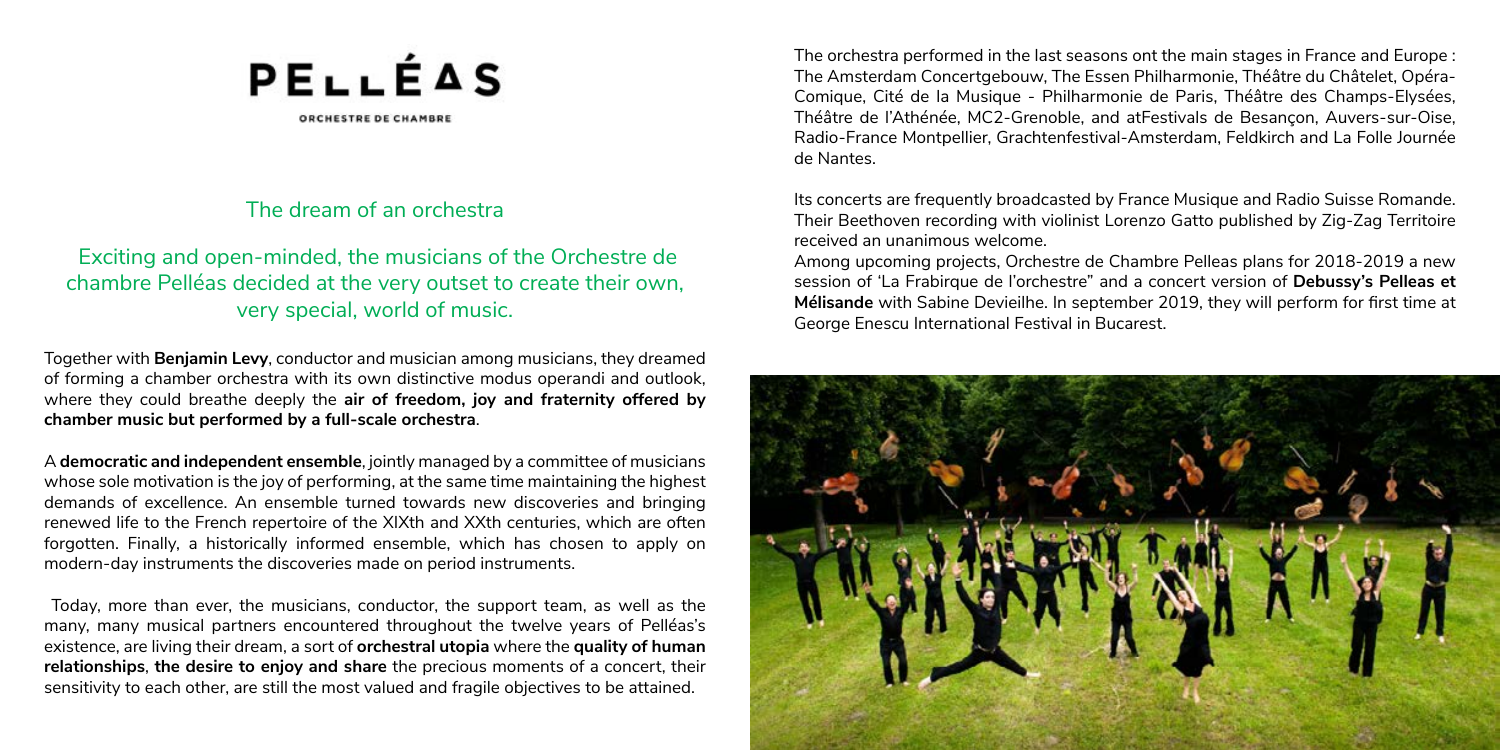# **PROGRAMMES 2019-2020**

### **COCK-A-DOODLE-DOO!**

Benjamin Lévy and the musicians of the Orchestre de chambre Pelléas have concocted a very French fête straight from the Paris of the Belle Epoque and the Roaring Twenties.

Russian-born virtuoso Alexandra Soumm is acknowledged today as one of the most brilliant violinists of her generation. She brings her own particular generosity and passion to Ravel's virtuoso Tzigane and Darius Milhaud's exhilarating Cinéma-Fantaisie for violin and orchestra. The latter, written in 1919 for a Charlie Chaplin silent film, was the basis for Milhaud's ballet The Ox on the Roof.

The Orchestre de chambre Pelléas' transparent colours provide a perfect medium for the very French spirit of this music: Bizet's melodic charm, Debussy's poetic melancholy and Chabrier's bubbling humour.

#### **PROGRAMME**

DEBUSSY Sarabande RAVEL Tzigane MILHAUD Cinéma-Fantaisie – Le boeuf sur le toit for violin and orchestra CHABRIER Bourrée Fantasque BIZZET Symphony in C or POULENC Sinfonietta

**with Alexandra Soumm, violin**

Duration: 90 minutes with interval 45 musicians + 1 conductor + 1 soloist (violin)



**Alexandra Soumm** French violinist Alexandra Soumm is a multi-faceted artist who is equally at home in concerto and chamber repertoire. She performed with many prestigious orchestras in the world and develops relationships with many leading orchestras in France.

She was a member of BBC Radio 3's New Generation Artist roster 2010-12, during which time she worked with most of the BBC ensembles. Alexandra Soumm has recorded two CDs : First concertos by Bruch and Paganini in 2008, And the complete sonatas for violin and piano by Edvard Grieg (with David Kadouch) in 2010.

Along with two friends, Alexandra founded non-profit organization Esperanz'Arts in 2012, a collaborative of more than 60 artists performing in schools, homeless shelters, prisons and hospitals. She was named Godmother of the newly established El Sistema France in 2013.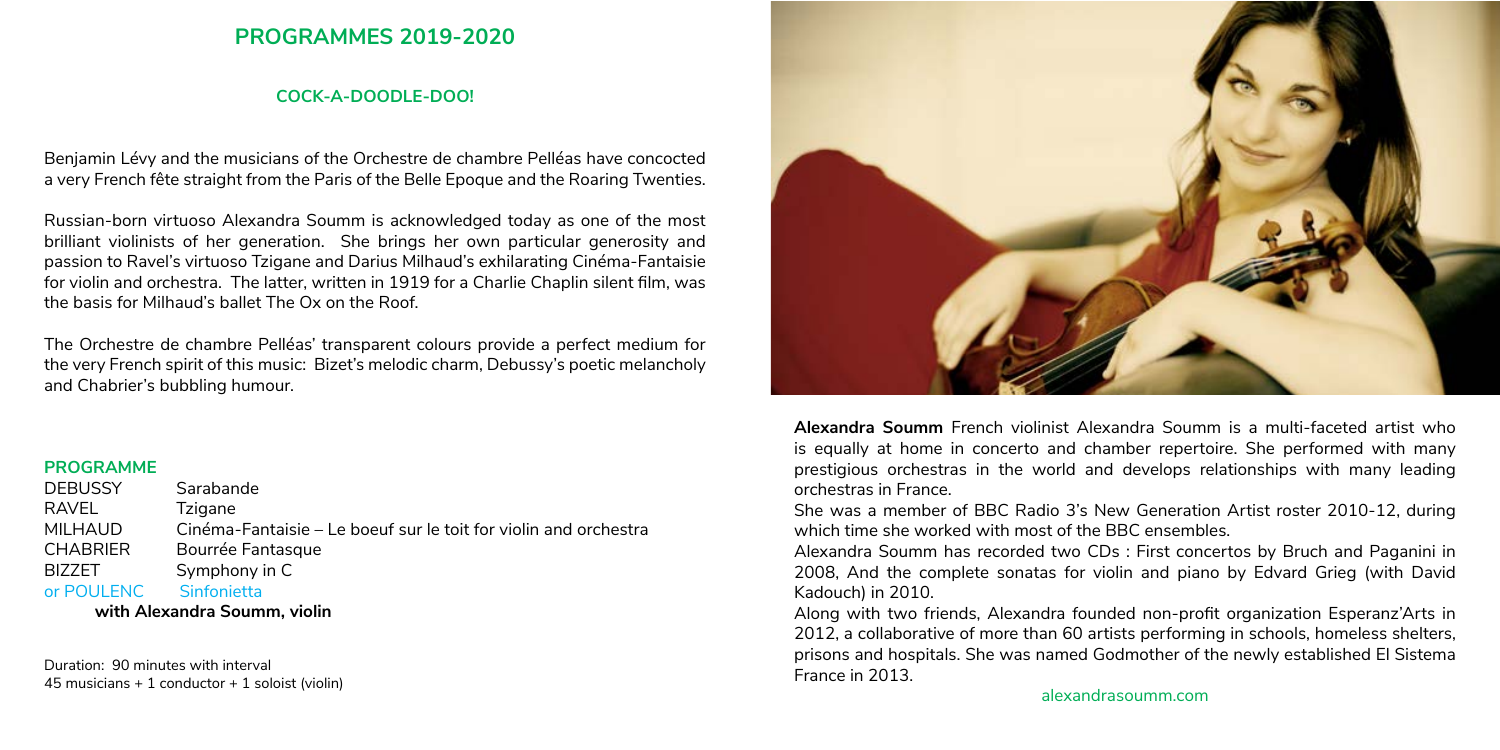#### **JENNIFER LARMORE, AN AMERICAN IN PARIS**

All aboard to party our way across the Atlantic with the fabulous Jennifer Larmore, our very own mezzo-soprano American in Paris.

Despite the tragic events which unfolded throughout the world during the first half of the 20th century, a current of joyful and astoundingly lively music developed against the background of the horrors of two world wars. Across the Atlantic George Gershwin, and the musicals of Leonard Bernstein, Victor Herbert and Irving Berlin echoed the music of their European contemporaries Kurt Weill, Jacques Ibert and Albert Roussel, as well as the charmingly Parisian operettas of Henri Christiné and Maurice Yvain

#### **PROGRAMME**

| <b>CHRISTINÉ</b> | Phi-Phi - Ouverture                                          |
|------------------|--------------------------------------------------------------|
| <b>BERNSTEIN</b> | I feel Pretty tiré de West Side Story                        |
| <b>WEILL</b>     | Youkali - musique de scène pour Marie Galante                |
| <b>YVAIN</b>     | Ta Bouche - Ouverture                                        |
| <b>WEILL</b>     | O Foolish Heart tiré de One Touch of Venus                   |
| <b>IBERT</b>     | Divertissement pour Un chapeau de paille d'Italie de Labiche |
| <b>LOEWE</b>     | I could have danced all night tiré de My Fair Lady           |
| <b>GERSHWIN</b>  | Summertime tiré de Porgy and Bess                            |
| <b>SIMONS</b>    | 3 extraits tirés de Toi c'est Moi                            |
| <b>ROUSSEL</b>   | Suite Fantaisie tirée du Testament de la Tante Caroline      |
| <b>BERLIN</b>    | What'll I do                                                 |
| <b>CHRISTINÉ</b> | Dédé - Overture                                              |
| <b>HERBERT</b>   | Art is Calling for me tiré de The Enchantress                |
| <b>OFFENBACH</b> | « Ah quel dîner » tiré de La Périchole                       |

Duration: 1h30 with interval 39 musicians + 1 conductor + 1 mezzo-soprano



Jennifer Larmore began her career at Opera de Nice in 1986 and sings since then at virtually every major opera house in the world, including the Metropolitan Opera, La Scala, Paris Opera, Tokyo, Berlin Deutsche Oper, and London Covent Garden. under the batons of maestros Muti, Bernstein, Masur, Maazel, Osawa, Barenboim etc.

Jennifer Larmore has recorder more than 100 discs and has been awarded the Richard Tucker Prize as well as a Gramophone award of the best baroque opera recording in *Giulio Cesare* published by Harmonia Mundi. She is a seven times nominee at the Grammy awards and has been invited to sing at the closing ceremony of the 1996 Summer Olympics in Atlanta (USA). Jennifer Larmore was made a Chevalier des Arts et des Lettres by the French Minister of Culture in February 2002.

« *The larger than life presence of Jennifer Larmore* » The New York Times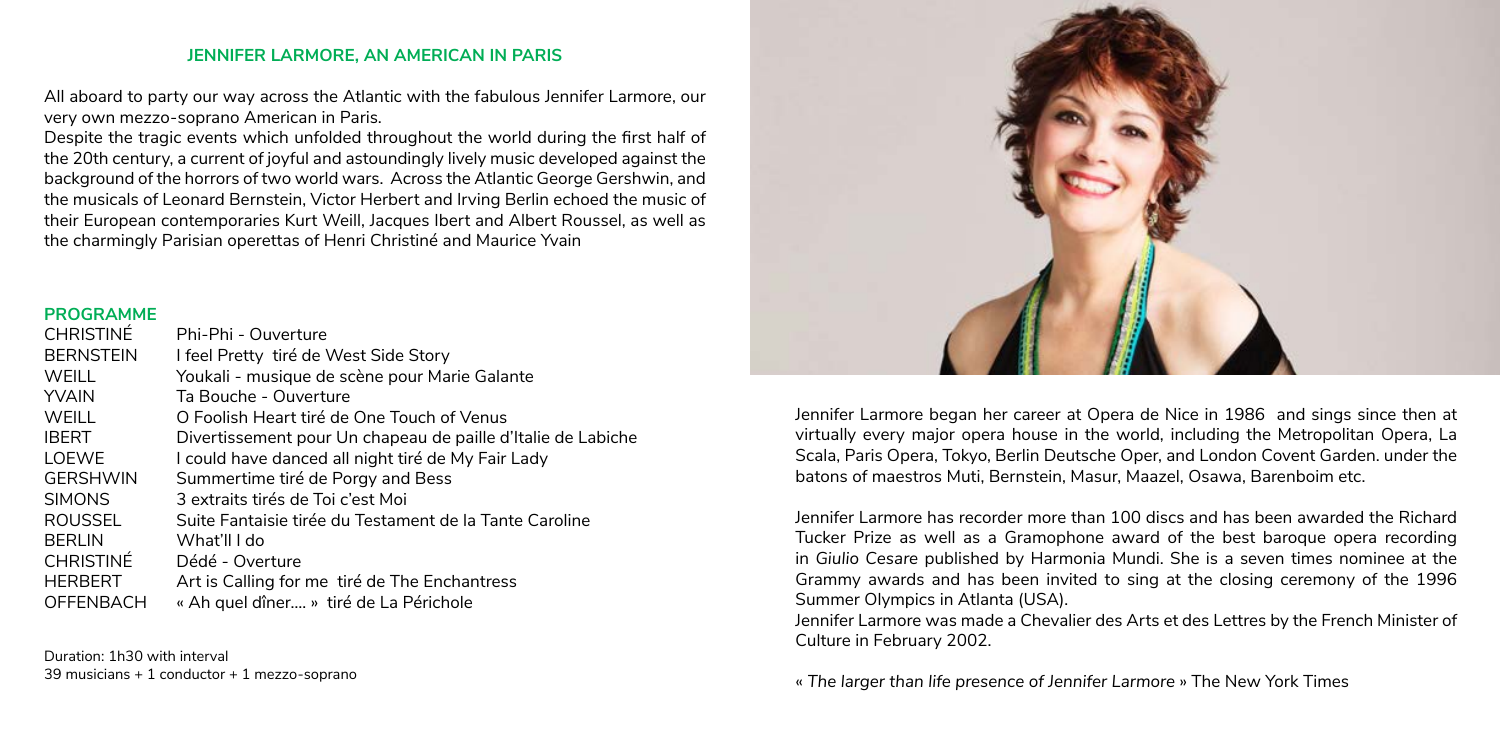#### **STÉPHANE DE GROODT FAIT SON CARNAVAL**

The Orchestre de chambre Pelléas invited humorist and comedian Stéphane de Groodt to give a new twist to the famous Carnaval of the Animals. His zany talent and crazy text have shaken up Monsieur Saint-Saëns' menagerie quite a bit, with cocks and hens, tortoises, elephant and kangaroo all running wild....

HAHN Suite Hongroise for violin, piano, strings and percussion POULENC Concerto in D minor for two pianos and orchestra IBERT Divertissement pour Un chapeau de paille d'Italie de Labiche SAINT-SAËNS Carnaval of the Animals **with Pablo Schatzman, violin Lidija and Sanja Bizjak, piano Stéphane de Groodt, narrator**

This entire programme is devoted to light entertainment, from Reynaldo Hahn's Suite Hongroise to the Divertissement Jacques Ibert wrote to accompany Eugène Labiche's comedy The Italian Straw Hat. Our version of Poulenc's double piano concerto, starring the dazzling sister-duo Lidija and Sanja Bizjak, is perfectly in keeping with Poulenc's own proud description of his work as 'pure entertainment!'.

#### **PROGRAMME**

Duration : 1h20 with interval 44 musicians (soloists : 2 pianos and 1 violin) + 1 chef + 1 récitant



Born in 1966 in Brussels, **Stéphane de Groodt** begins his carrier as a professional racing driver before starting his acting career. At the same time he develops from his childhood a passion for humour and showplaying. In 2006 he created the series *File dans ta chambre*, broadcast on channels France 2, RTBF and Canal+ Belgique.

Since September 2012, he presents a weekly chronicle on the program Le Supplément broadcast on Canal+ where he talked about his meeting with famous characters in a humoristic tone with a mixture of wordplay and puns.

His absurd and very literary humor make him often think about other famous humorists such as Raymond Devos and Pierre Desproges. His talent has been highlited by French Minister of Culture, Aurélie Filipetti, with the Award Raymond Devos. In May 2015 Stephane de Groodt was made a Chevalier des Arts et des Lettres by the French Minister of Culture Fleur Pellerin.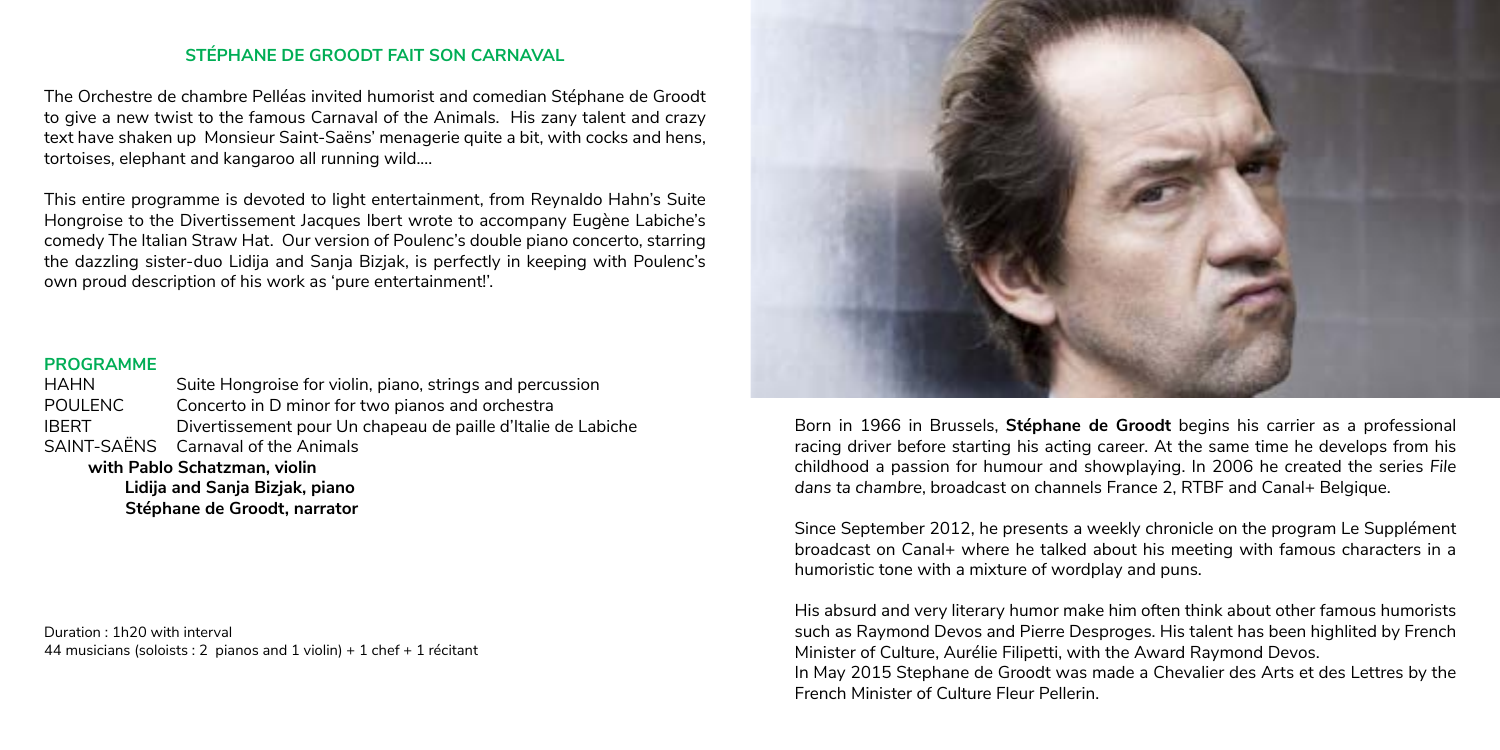## **BENJAMIN LEVY, CONDUCTOR**



Very active on both symphonic and operatic stages in Europe, Benjamin Levy has been named in 2016 musical director of the Orchestre de Cannes - Provence Alpes Côte d'Azur.

Benjamin Levy recently conducted the Rotterdams Philharmonisch, Orchestre de la Suisse Romande, Nederlandse Reisopera (Bizet, The Pearl fishers in 2015), Stansilavsky theatre - Moscow (Pelléas and Mélisande by Debussy, Olivier Py) Moscow Philharmonic, Umeå Opera (Sweden), Orchestre de Chambre de Lausanne, Radio Filharmonisch Orkest, Radio Kamer Filharmonie, Gelders Orkest, Residentie Orkest - The Hague and Noord Nederlands Orkest. Benjamin begins a new collaboration with the Icelandic Opera (Don Giovanni & Eugene Oneguine in 2016).

In France, Benjamin Lévy conducted many orchestras such as Orchestre National de Montpellier, Orchestre National d'Ile-de-France, Orchestre National de Lorraine, Opéra National de Lyon, Orchestre Poitou-Charentes, Opéra de Rouen, Opéra National du Rhin, Opéra de Limoges, Théâtre National du Capitole de Toulouse, Opéra de Saint-Etienne, Orchestre National de Lyon, Orchestre Colonne, Orchestre Symphonique et Lyrique de Nancy or the Orchestre Lamoureux.

Among recent engagements, we can notice Nederlandse Reisopera new production (Flying Dutchman in 2018), the opéra de Tours, the orchestre Lamoureux, the Amsterdam Opera and many other projects with his Orchestre de chambre Pelléas alongside leading artists as Jennifer Larmore or Sabine Devieilhe.

In 2005, he was awarded the "Musical Revelation Prize" by the French Union of Music Critics and in 2008, he received the "ADAMI - Young Conductor Award".

Founder of the Orchestre de Chambre Pelléas, he performed with this open-minded and democratic ensemble many concerts in France and Europe.